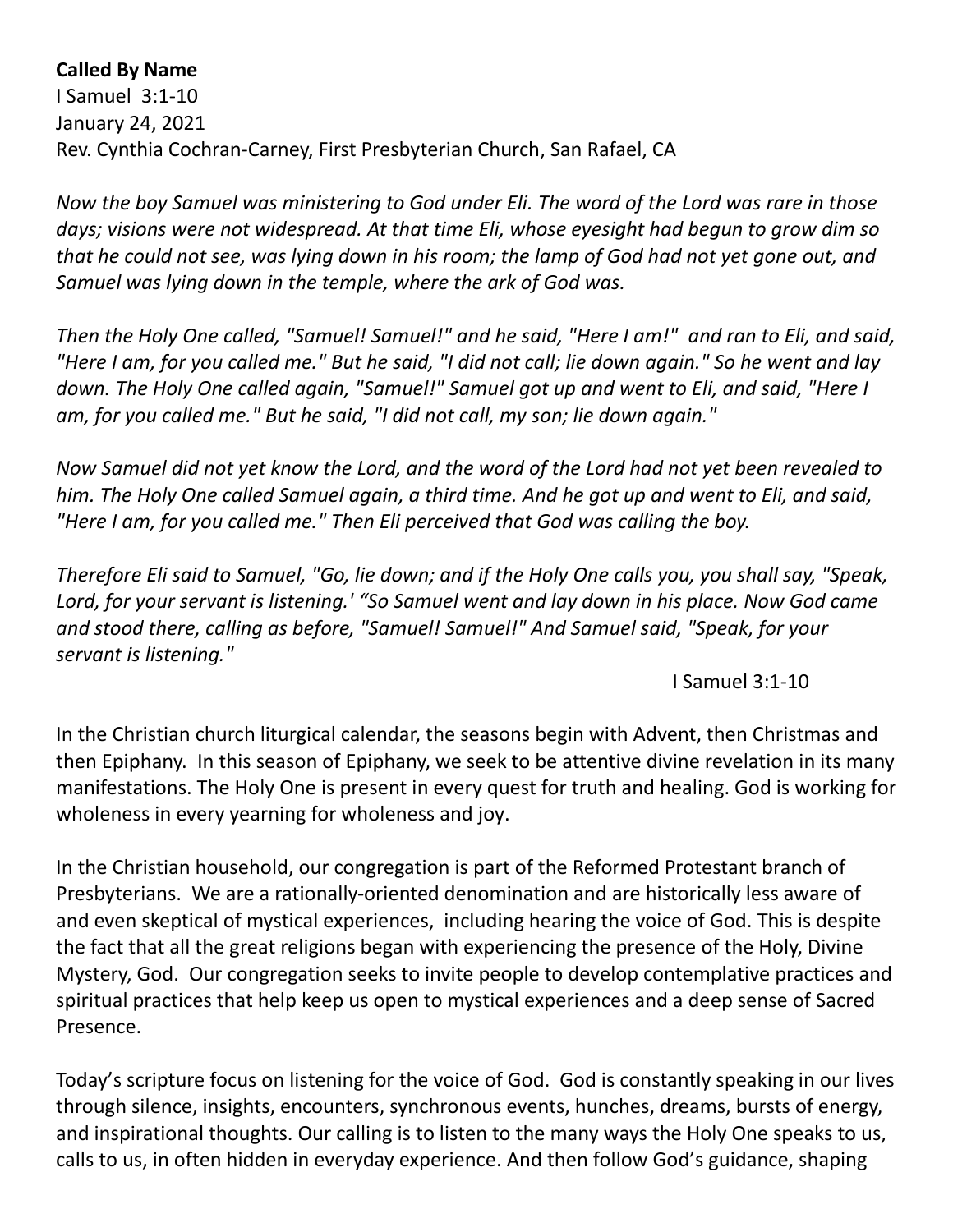our encounters with God in our own unique ways.

God's creative presence in our lives is related to being deeply known. This is central to the reading from Psalm 139. "You have searched me and known me." the Psalmist prays. We are known completely by God. God's knowledge is grounded in love, God's awareness and God's creativity are one graceful movement. God has moved through our lives at the cellular and spiritual levels. Nothing is too small or large for divine awareness and activity. To be known by God is to discover oneself as loved by God.

A child dedicated to God, young Samuel hears a voice in the night. A little groggy from waking up suddenly, he assumes that it's the voice of his mentor, the priest Eli. Eli, however, tells Samuel to listen for another's voice, the voice of the Holy One of Israel. The third time Samuel hears the voice whispering in the darkness, Samuel responds, "Speak, God, your servant is listening." Samuel's response serves as a model for our own spiritual formation. In the midst of our busyness and self-interest, we take time for silence, for worship. Our prayers and meditations may be an experience of being open and attentive, quiet other voices and distractions that we may listen God's whisperings in our lives. We need our willingness to pause and be still to heighten our awareness of divine wisdom.

Samuel goes back to his sleep. God calls out "Samuel" one more time. Samuel follows instructions: "Speak, Lord, your servant is listening!" Samuel hears God's voice and the incident turned him into a prophet. God can call any of us by a name that reaches all the way down to our souls, a place that even we do not know, and our journey is to grow into it. Samuel is called by God to the vocation of being a prophet to the people which will take courage.

The word vocation stems from the Latin 'vocare', meaning to call. The whole idea of vocation as a calling from God rings throughout the Scriptures. In the New Testament, the Greek word **'***kalein*' means 'to call'. It has four elements that express the variety and richness of God's calling.

The most common use of **'***kalein*' is to call a person by name. In Matthew 1:21 the angel of the Lord tells Joseph that they are to call their son 'Jesus'. In the Hebrew scriptures , 1 Samuel 3 when God calls Samuel, he addresses him by name: "Then the Lord called, 'Samuel, Samuel'". God's call is to a personal relationship. God's call is personal.

Another use of the word '*kalein*' is to invite a person to a meal or celebration. It is used in the Parable of the Banquet (Matthew 22:3) for inviting the guests to the wedding feast. It is the word Luke uses to describe how to behave when invited to a wedding banquet. Being called by God means: being invited and welcomed to enjoy God's hospitality and friendship. It is a call that has nothing to do with our achievements or merits; it is solely about the loving kindness of God. It is a gift. God calls us to celebrate.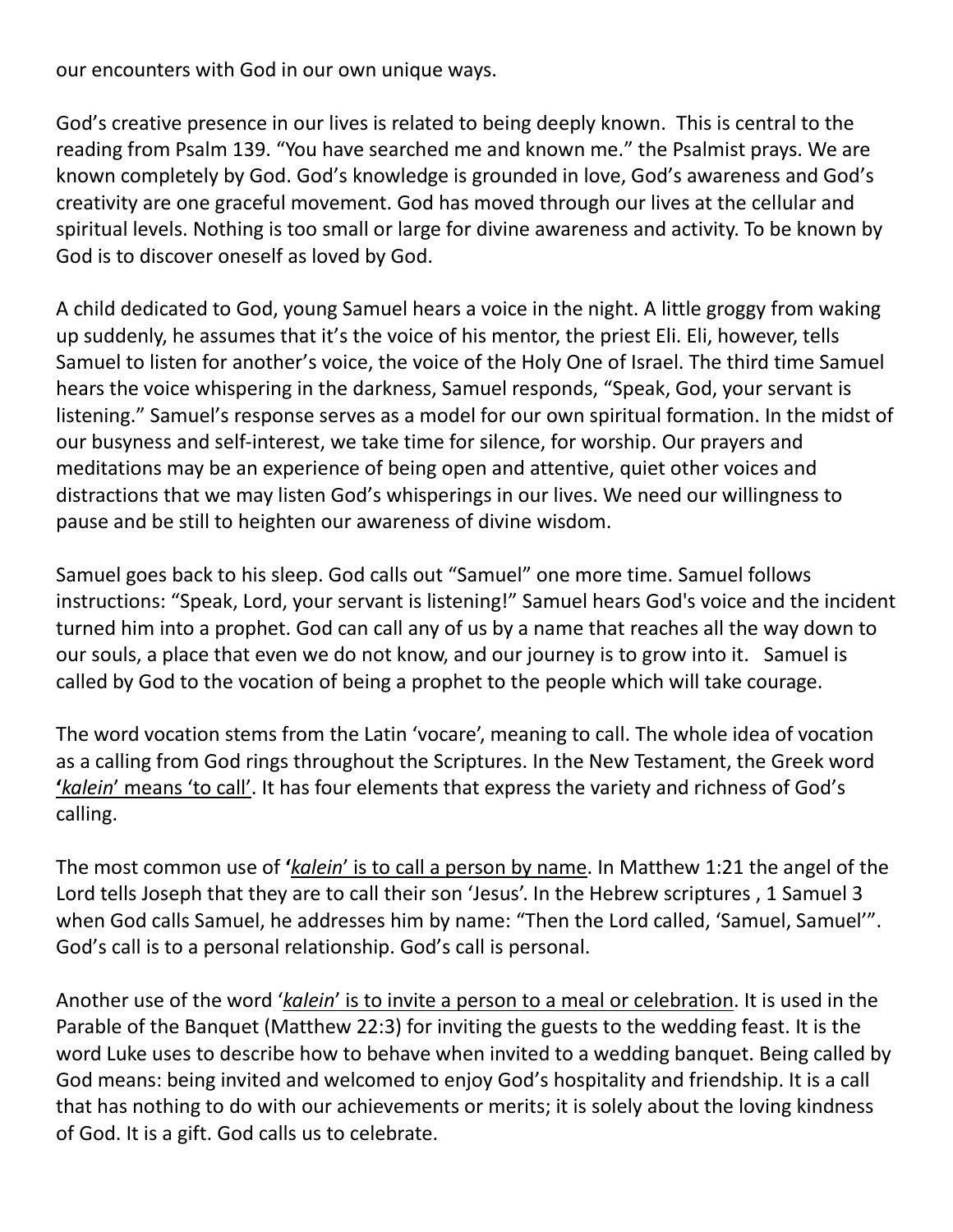*Kalein* is also used to indicate that a person is summoned to a role or an honour. Paul regarded himself as called to the office of an apostle. (Romans 1: 1)

In the Parable of the Talents (Matthew 25:14) the servants are called to take care of the owner's property. Being called by God means: being called to a task, a service in the world. God calls us to action.

God's call is personal, a call to celebrate because we are invited, a call to a role, a call to action.

God called Samuel by name and called him to be a prophet. It took courage and faith to respond and grow into the calling.

Names can shape who we are. Sometimes people change their names because the old name no longer fits. It depends who is speaking our name. Think about a time your name was spoken in love. Think about a time your name was spoken in anger. Sometimes our names are mispronounced.

Sometimes our names change over the course of our lives. I recently had a birthday. I realized that many birthday wishes came from people I knew growing up. They all call me "Cindy." At the end of seminary and as a started serving churches, I chose to be called Cynthia. That is my name now. I answer to both.

Being called by God is more than being called by our usual name. What if our true name was Beloved? And the Divine Mystery calls us Beloved and calls into a life of opening, of sharing, of compassion, of healing, of transformation.

"Go, lie down," Eli tells the young Samuel; "and if he calls you, you shall say, 'Speak, Lord, for your servant is listening.'"

God who pervades all of creation, down to our very cells, offers a spacious hospitality that calls to us but does not confine us; that continually invites but will not force us; that simply asks us to see and hear and know the One who is ever in our midst and in our own selves. We are called, we are deeply known, we are invited in to wholeness, invited into relationship with the Holy and one another.

This week, this day, how are you listening? Where are you looking? What holy space are you making for God in yourself? How are you opening yourself to the God who wants to know and be known by you? Maybe God is trying to tell you something.

I want to close with one of my favorite images of that. It is a scene in Alice Walker's book *The Color Purple* which was made into a movie.